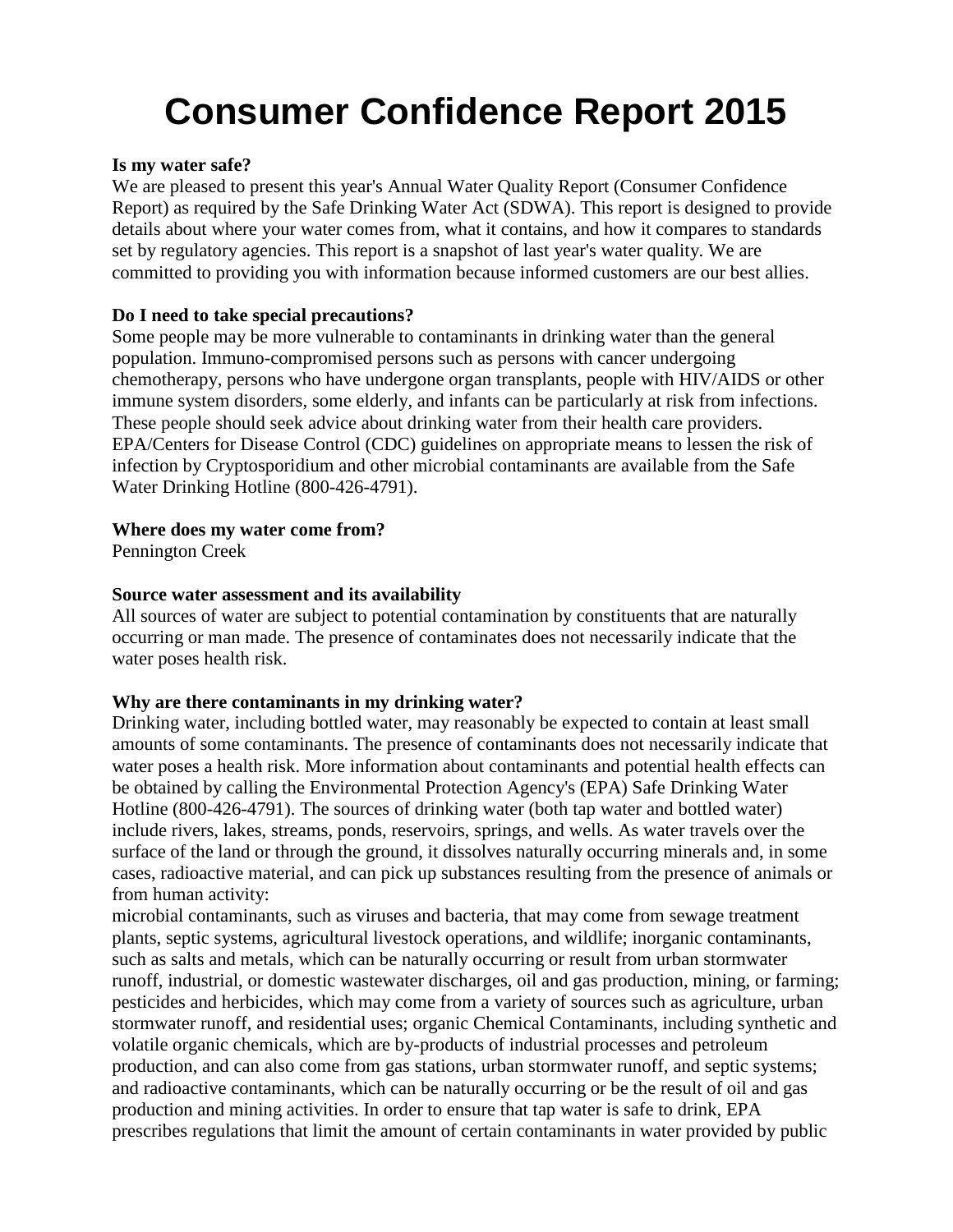water systems. Food and Drug Administration (FDA) regulations establish limits for contaminants in bottled water which must provide the same protection for public health.

### **How can I get involved?**

If you want to learn more please attend any of our regularly scheduled meetings. The Murray State College Board of Regents meets the third Tuesday of every other month at 7:00 p.m. in the Board Room, which is located in the Administration Building of Murray State College.

### **Description of Water Treatment Process**

Your water is treated in a "treatment train" (a series of processes applied in a sequence) that includes coagulation, flocculation, sedimentation, filtration, and disinfection. Coagulation removes dirt and other particles suspended in the source water by adding chemicals (coagulants) to form tiny sticky particles called "floc," which attract the dirt particles. Flocculation (the formation of larger flocs from smaller flocs) is achieved using gentle, constant mixing. The heavy particles settle naturally out of the water in a sedimentation basin. The clear water then moves to the filtration process where the water passes through sand, gravel, charcoal or other filters that remove even smaller particles. A small amount of chlorine or other disinfection method is used to kill bacteria and other microorganisms (viruses, cysts, etc.) that may be in the water before water is stored and distributed to homes and businesses in the community.

#### **Water Conservation Tips**

Did you know that the average U.S. household uses approximately 400 gallons of water per day or 100 gallons per person per day? Luckily, there are many low-cost and no-cost ways to conserve water. Small changes can make a big difference - try one today and soon it will become second nature.

- Take short showers a 5 minute shower uses 4 to 5 gallons of water compared to up to 50 gallons for a bath.
- Shut off water while brushing your teeth, washing your hair and shaving and save up to 500 gallons a month.
- Use a water-efficient showerhead. They're inexpensive, easy to install, and can save you up to 750 gallons a month.
- Run your clothes washer and dishwasher only when they are full. You can save up to 1,000 gallons a month.
- Water plants only when necessary.
- Fix leaky toilets and faucets. Faucet washers are inexpensive and take only a few minutes to replace. To check your toilet for a leak, place a few drops of food coloring in the tank and wait. If it seeps into the toilet bowl without flushing, you have a leak. Fixing it or replacing it with a new, more efficient model can save up to 1,000 gallons a month.
- Adjust sprinklers so only your lawn is watered. Apply water only as fast as the soil can absorb it and during the cooler parts of the day to reduce evaporation.
- Teach your kids about water conservation to ensure a future generation that uses water wisely. Make it a family effort to reduce next month's water bill!
- Visit [www.epa.gov/watersense](http://www.epa.gov/watersense) for more information.

# **Results of radon monitoring**

Radon is a radioactive gas that you can't see, taste, or smell. It is found throughout the U.S. Radon can move up through the ground and into a home through cracks and holes in the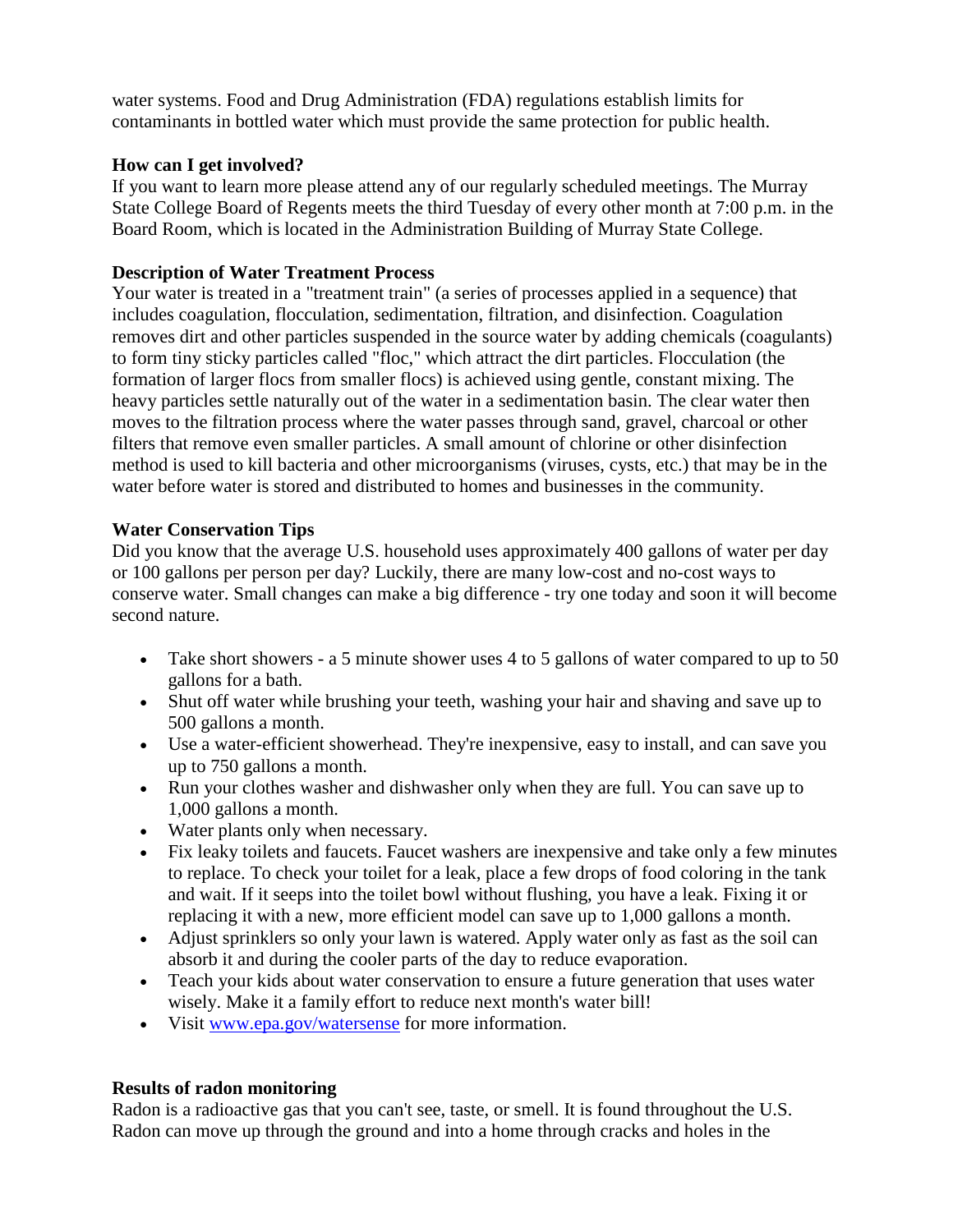foundation. Radon can build up to high levels in all types of homes. Radon can also get into indoor air when released from tap water from showering, washing dishes, and other household activities. Compared to radon entering the home through soil, radon entering the home through tap water will in most cases be a small source of radon in indoor air. Radon is a known human carcinogen. Breathing air containing radon can lead to lung cancer. Drinking water containing radon may also cause increased risk of stomach cancer. If you are concerned about radon in your home, test the air in your home. Testing is inexpensive and easy. Fix your home if the level of radon in your air is 4 picocuries per liter of air (pCi/L) or higher. There are simple ways to fix a radon problem that aren't too costly. For additional information, call your state radon program or call EPA's Radon Hotline (800-SOS-RADON).

#### **Additional Information for Lead**

If present, elevated levels of lead can cause serious health problems, especially for pregnant women and young children. Lead in drinking water is primarily from materials and components associated with service lines and home plumbing. Murray State College is responsible for providing high quality drinking water, but cannot control the variety of materials used in plumbing components. When your water has been sitting for several hours, you can minimize the potential for lead exposure by flushing your tap for 30 seconds to 2 minutes before using water for drinking or cooking. If you are concerned about lead in your water, you may wish to have your water tested. Information on lead in drinking water, testing methods, and steps you can take to minimize exposure is available from the Safe Drinking Water Hotline or at http://www.epa.gov/safewater/lead.

# **Total Organic Carbon (TOC) Explanation**

The percentage of Total Organic Carbon (TOC) removal was measured each month and the system met all TOC removal requirements set.

# **Water Quality Data Table**

In order to ensure that tap water is safe to drink, EPA prescribes regulations which limit the amount of contaminants in water provided by public water systems. The table below lists all of the drinking water contaminants that we detected during the calendar year of this report. Although many more contaminants were tested, only those substances listed below were found in your water. All sources of drinking water contain some naturally occurring contaminants. At low levels, these substances are generally not harmful in our drinking water. Removing all contaminants would be extremely expensive, and in most cases, would not provide increased protection of public health. A few naturally occurring minerals may actually improve the taste of drinking water and have nutritional value at low levels. Unless otherwise noted, the data presented in this table is from testing done in the calendar year of the report. The EPA or the State requires us to monitor for certain contaminants less than once per year because the concentrations of these contaminants do not vary significantly from year to year, or the system is not considered vulnerable to this type of contamination. As such, some of our data, though representative, may be more than one year old. In this table you will find terms and abbreviations that might not be familiar to you. To help you better understand these terms, we have provided the definitions below the table.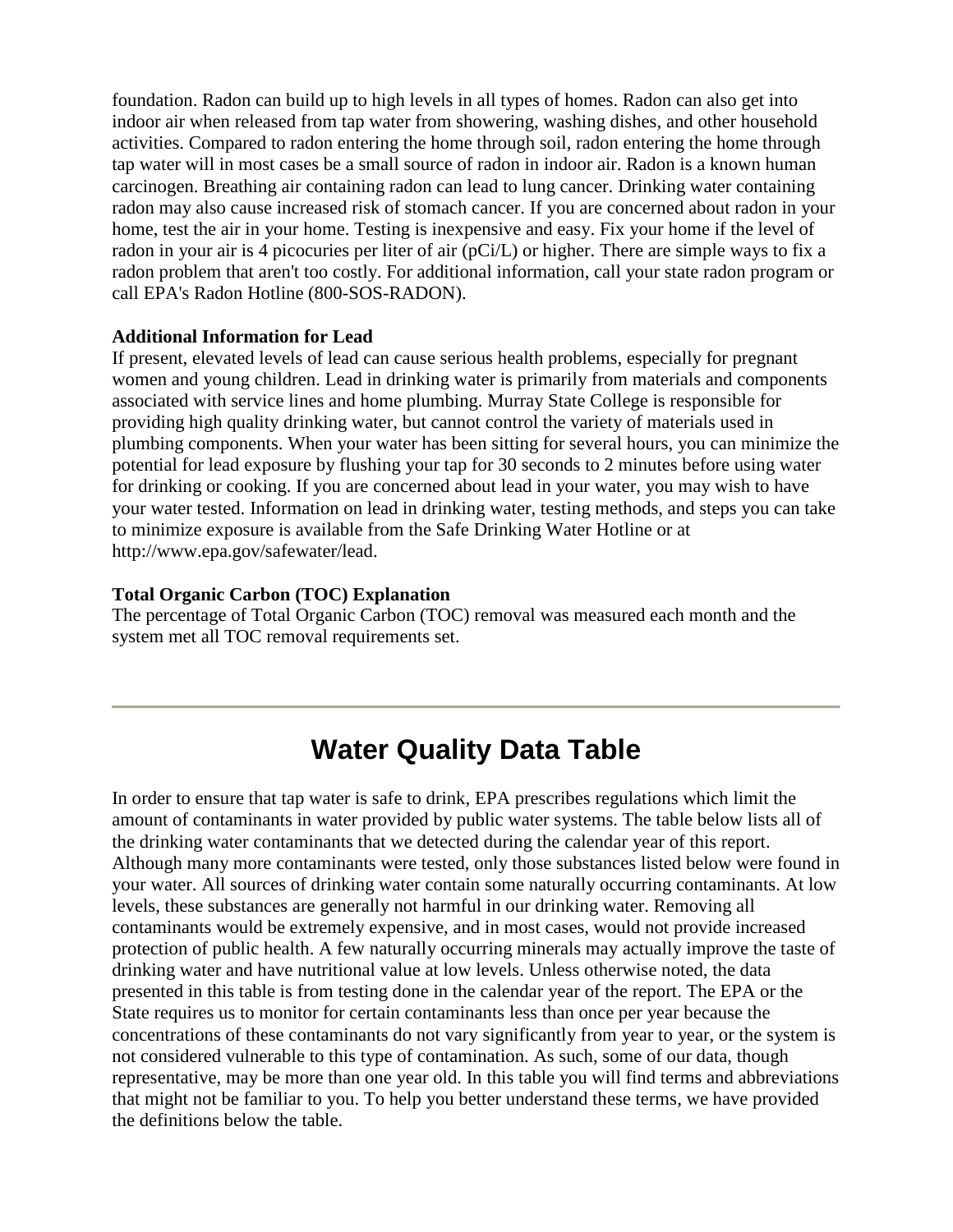|                                                                                                                                                                                                                                       | <b>MCLG</b>                                         | MCL,           |     |                              |           | Range       |                                     |                |                      |      |                                                                                                                                                                                |
|---------------------------------------------------------------------------------------------------------------------------------------------------------------------------------------------------------------------------------------|-----------------------------------------------------|----------------|-----|------------------------------|-----------|-------------|-------------------------------------|----------------|----------------------|------|--------------------------------------------------------------------------------------------------------------------------------------------------------------------------------|
| <b>Contaminants</b>                                                                                                                                                                                                                   | <sub>or</sub><br> MRDLG   MRDL   Water   Low   High | TT, or         |     | Your                         |           |             | <b>Sample</b><br><b>Date</b>        |                | <b>Violation</b>     |      | <b>Typical Source</b>                                                                                                                                                          |
| <b>Disinfectants &amp; Disinfection By-Products</b>                                                                                                                                                                                   |                                                     |                |     |                              |           |             |                                     |                |                      |      |                                                                                                                                                                                |
|                                                                                                                                                                                                                                       |                                                     |                |     |                              |           |             |                                     |                |                      |      | (There is convincing evidence that addition of a disinfectant is necessary for control of microbial contaminants)                                                              |
| <b>Total Organic</b><br>Carbon (%<br>Removal)                                                                                                                                                                                         | <b>NA</b>                                           | <b>TT</b>      |     | 98                           |           | <b>NA</b>   | 2015                                | No             |                      | set. | Naturally present in the environment.<br>The percentage of Total Organic<br>Carbon (TOC) removal was<br>measured each month and the system<br>met all TOC removal requirements |
| <b>Inorganic Contaminants</b>                                                                                                                                                                                                         |                                                     |                |     |                              |           |             |                                     |                |                      |      |                                                                                                                                                                                |
| Barium (ppm)                                                                                                                                                                                                                          | $\overline{2}$                                      | $\overline{2}$ |     | .0338                        | <b>NA</b> |             | 2013                                | N <sub>o</sub> |                      |      | Discharge of drilling wastes;<br>Discharge from metal refineries;<br>Erosion of natural deposits                                                                               |
| <b>Microbiological Contaminants</b>                                                                                                                                                                                                   |                                                     |                |     |                              |           |             |                                     |                |                      |      |                                                                                                                                                                                |
| Turbidity (NTU)                                                                                                                                                                                                                       | <b>NA</b>                                           | 0.3            |     | 96                           | NA        |             | 2015                                |                | No                   |      | Soil runoff                                                                                                                                                                    |
| 96% of the samples were below the TT value of .3. A value less than 95% constitutes a TT violation. The highest<br>single measurement was .044. Any measurement in excess of 1 is a violation unless otherwise approved by the state. |                                                     |                |     |                              |           |             |                                     |                |                      |      |                                                                                                                                                                                |
| <b>Contaminants</b>                                                                                                                                                                                                                   |                                                     |                |     | Your Sample<br>MCLG AL Water |           | <b>Date</b> | # Samples<br><b>Exceeding</b><br>AL |                | <b>Exceeds</b><br>AL |      | <b>Typical Source</b>                                                                                                                                                          |
| <b>Inorganic Contaminants</b>                                                                                                                                                                                                         |                                                     |                |     |                              |           |             |                                     |                |                      |      |                                                                                                                                                                                |
| Copper - action level at<br>consumer taps (ppm)                                                                                                                                                                                       |                                                     | 1.3            | 1.3 | .011                         |           | 2015        |                                     |                | N <sub>o</sub>       |      | Corrosion of household<br>plumbing systems; Erosion of<br>natural deposits                                                                                                     |

# **Additional Contaminants**

In an effort to insure the safest water possible the State has required us to monitor some contaminants not required by Federal regulations. Of those contaminants only the ones listed below were found in your water.

| <b>Contaminants</b>                        | <b>State</b><br><b>MCL</b> | Your<br>Water   | <b>Violation</b> | <b>Explanation and Comment</b>                                                                                                                                             |
|--------------------------------------------|----------------------------|-----------------|------------------|----------------------------------------------------------------------------------------------------------------------------------------------------------------------------|
| Bata/photon emitters                       | 4<br>mrem/v                | .994<br>mrem/yr | N <sub>o</sub>   | Decay of natural and man-made deposits.                                                                                                                                    |
| Combined Radium<br>226/228                 | $5$ pCi/L                  | .47 $pCi/L$     | N <sub>o</sub>   | Erosion of natural deposits                                                                                                                                                |
| Gross alpha excluding<br>radon and uranium | 15<br>pCi/L                | .309<br>pCi/L   | N <sub>0</sub>   | Erosion of natural deposits                                                                                                                                                |
| Haloacetic Acids<br>(HAA5)                 | $60$ ppb                   | 70 ppb          | <b>Yes</b>       | By-Product of drinking water disinfection. Some people<br>who drink water containing haloacetic acids in exces of the<br>MCL over many years may have an increased risk of |